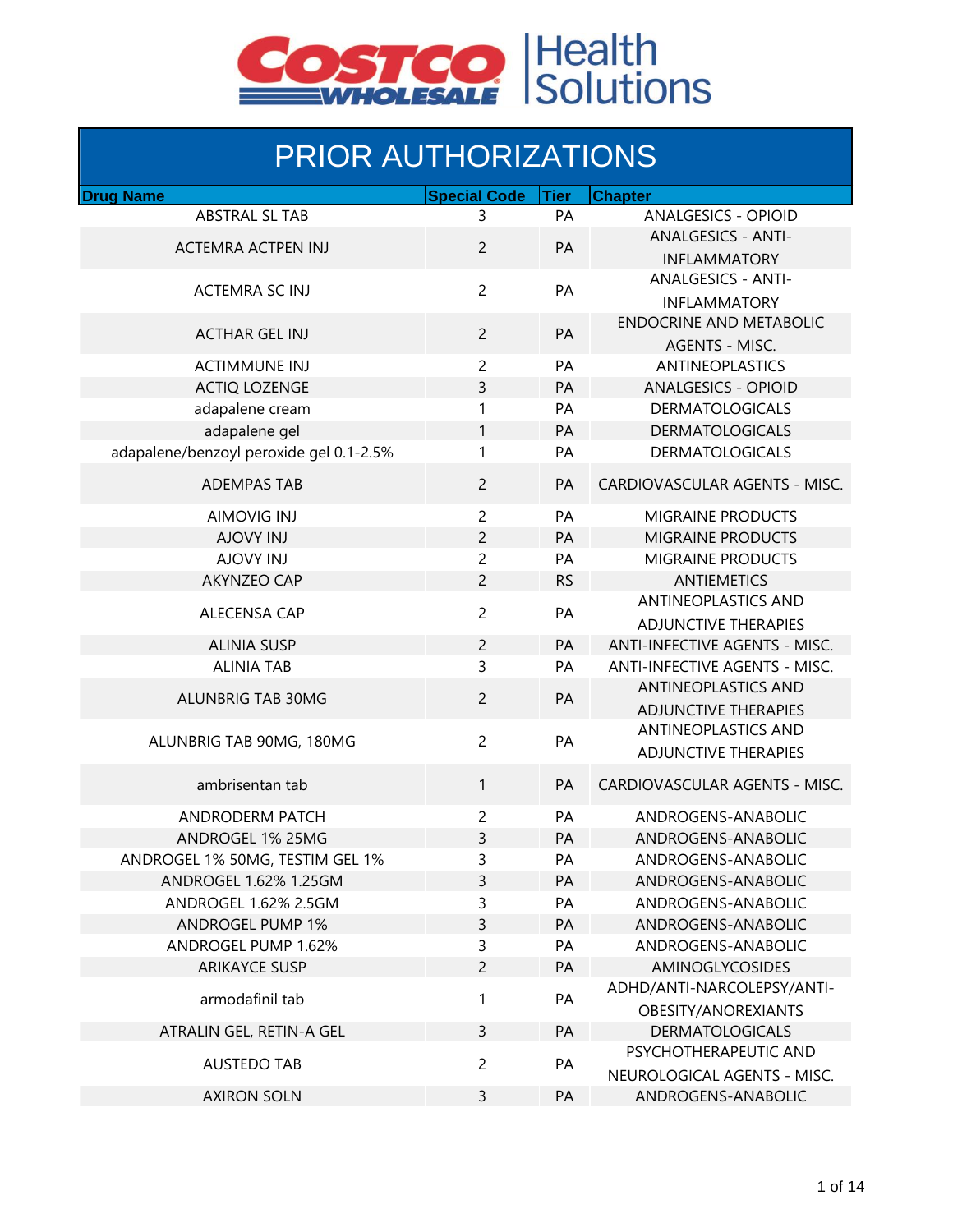| <b>AYVAKIT TAB</b>            | $\overline{c}$ | PA        | <b>ANTINEOPLASTICS AND</b>             |
|-------------------------------|----------------|-----------|----------------------------------------|
|                               |                |           | <b>ADJUNCTIVE THERAPIES</b>            |
|                               | $\overline{2}$ | PA        | <b>ANTINEOPLASTICS AND</b>             |
| <b>BALVERSA TAB 3MG</b>       |                |           | <b>ADJUNCTIVE THERAPIES</b>            |
| <b>BALVERSA TAB 4MG</b>       | $\overline{c}$ | PA        | ANTINEOPLASTICS AND                    |
|                               |                |           | <b>ADJUNCTIVE THERAPIES</b>            |
| <b>BALVERSA TAB 5MG</b>       | $\overline{2}$ | PA        | <b>ANTINEOPLASTICS AND</b>             |
|                               |                |           | <b>ADJUNCTIVE THERAPIES</b>            |
| <b>BANZEL SUSP</b>            | 3              | PA        | <b>ANTICONVULSANTS</b>                 |
| <b>BARACLUDE SOLN</b>         | 3              | PA        | <b>ANTIVIRALS</b>                      |
| <b>BAXDELA TAB</b>            | $\overline{c}$ | <b>RS</b> | <b>FLUOROQUINOLONES</b>                |
| <b>BENLYSTA AUTO-INJECTOR</b> | $\overline{c}$ | PA        | MISCELLANEOUS THERAPEUTIC              |
|                               |                |           | <b>CLASSES</b>                         |
| <b>BENLYSTA INJ</b>           | $\overline{c}$ | PA        | MISCELLANEOUS THERAPEUTIC              |
|                               |                |           | <b>CLASSES</b>                         |
| <b>BENZNIDAZOLE TAB</b>       | $\overline{c}$ | PA        | <b>ANTHELMINTICS</b>                   |
| <b>BERINERT INJ</b>           | $\overline{2}$ | PA        | <b>HEMATOLOGICAL AGENTS - MISC.</b>    |
| bexarotene cap                | $\mathbf{1}$   | PA        | <b>ANTINEOPLASTICS AND</b>             |
|                               |                |           | <b>ADJUNCTIVE THERAPIES</b>            |
| bosentan tab                  | 1              | PA        | CARDIOVASCULAR AGENTS - MISC.          |
|                               |                |           |                                        |
| <b>BOSULIF TAB</b>            | $\overline{2}$ | PA        | <b>ANTINEOPLASTICS AND</b>             |
|                               |                |           | <b>ADJUNCTIVE THERAPIES</b>            |
| <b>BRAFTOVI CAP 75MG</b>      | $\overline{2}$ | PA        | ANTINEOPLASTICS AND                    |
|                               |                |           | <b>ADJUNCTIVE THERAPIES</b>            |
| <b>BRUKINSA CAP</b>           | $\overline{2}$ | PA        | <b>ANTINEOPLASTICS AND</b>             |
|                               |                |           | <b>ADJUNCTIVE THERAPIES</b>            |
| budesonide ER tab             | $\mathbf{1}$   | PA        | <b>CORTICOSTEROIDS</b>                 |
| <b>BYLVAY CAP 400MCG</b>      | $\overline{c}$ | PA        | <b>GASTROINTESTINAL AGENTS - MISC.</b> |
| BYLVAY CAP 1200MCG            | $\overline{c}$ | PA        | <b>GASTROINTESTINAL AGENTS - MISC.</b> |
|                               |                |           |                                        |
| BYLVAY SPRINKLE CAP 200MCG    | $\overline{2}$ | PA        | <b>GASTROINTESTINAL AGENTS - MISC.</b> |
|                               |                |           |                                        |
| BYLVAY SPRINKLE CAP 600MCG    | $\overline{c}$ | PA        | <b>GASTROINTESTINAL AGENTS - MISC.</b> |
| <b>CABLIVI INJ KIT</b>        | $\overline{c}$ | PA        | HEMATOLOGICAL AGENTS - MISC.           |
| <b>CABOMETYX TAB</b>          | $\overline{c}$ | PA        | ANTINEOPLASTICS AND                    |
|                               |                |           | <b>ADJUNCTIVE THERAPIES</b>            |
| <b>CALQUENCE CAP</b>          | $\overline{2}$ | PA        | <b>ANTINEOPLASTICS AND</b>             |
|                               |                |           | <b>ADJUNCTIVE THERAPIES</b>            |
| <b>CAPRELSA TAB</b>           | $\overline{c}$ | PA        | ANTINEOPLASTICS AND                    |
|                               |                |           | <b>ADJUNCTIVE THERAPIES</b>            |
| <b>CAROSPIR SUSP</b>          | 3              | PA        | <b>DIURETICS</b>                       |
| <b>CAYSTON INH SOLN</b>       | $\overline{c}$ | <b>RS</b> | <b>ANTI-INFECTIVE AGENTS - MISC.</b>   |
| <b>CHOLBAM CAP</b>            | $\overline{c}$ | PA        | <b>GASTROINTESTINAL AGENTS - MISC.</b> |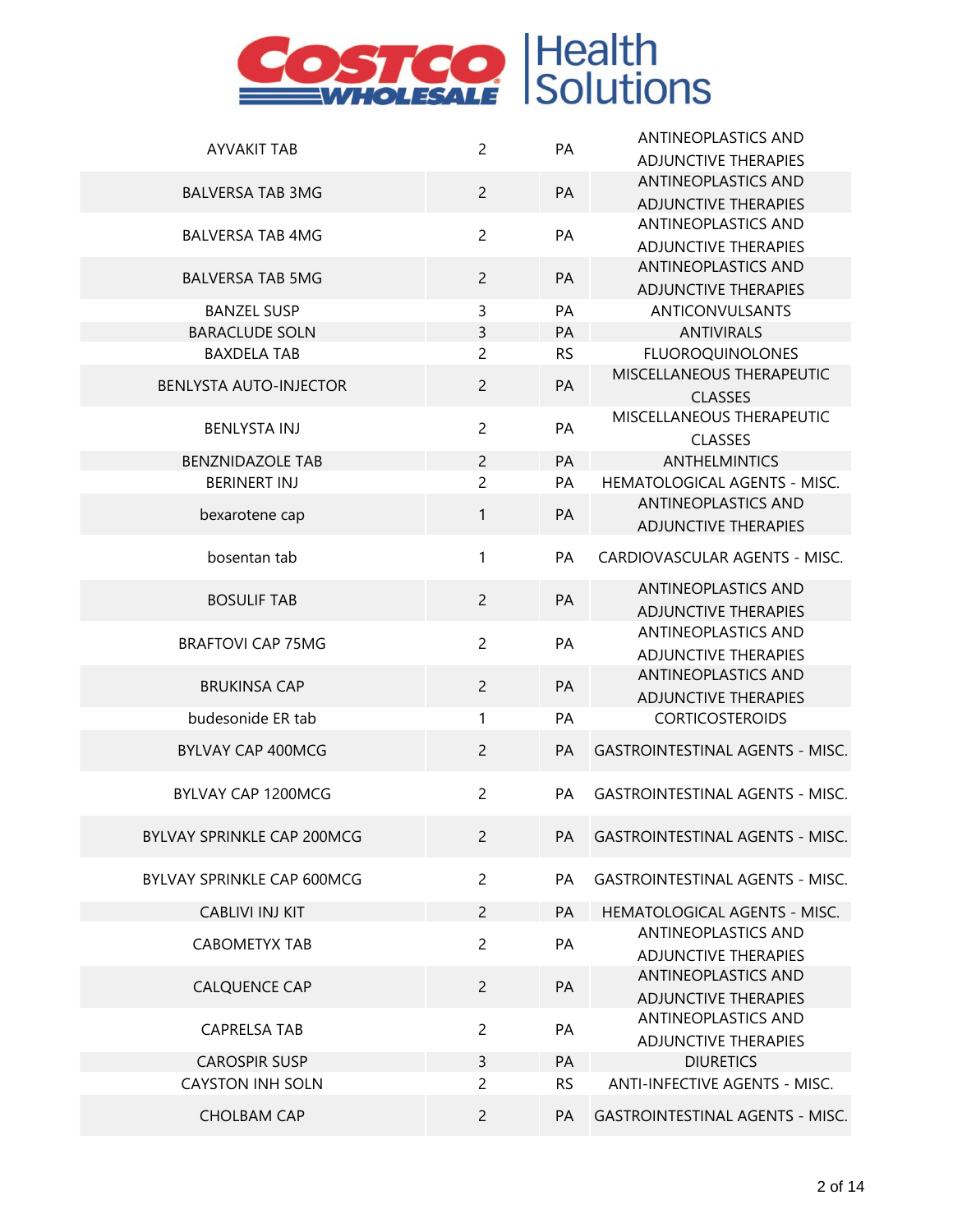| <b>CIMZIA INJ</b>                                      | $\overline{c}$ | PA        | <b>GASTROINTESTINAL AGENTS - MISC.</b>             |
|--------------------------------------------------------|----------------|-----------|----------------------------------------------------|
| <b>CINRYZE INJ</b>                                     | $\overline{2}$ | PA        | HEMATOLOGICAL AGENTS - MISC.                       |
| <b>COMETRIQ KIT</b>                                    | $\overline{c}$ | PA        | ANTINEOPLASTICS AND<br><b>ADJUNCTIVE THERAPIES</b> |
| <b>COPIKTRA CAP</b>                                    | $\overline{c}$ | PA        | ANTINEOPLASTICS AND<br><b>ADJUNCTIVE THERAPIES</b> |
| <b>CORLANOR SOLN</b>                                   | 3              | PA        | CARDIOVASCULAR AGENTS - MISC.                      |
| <b>CORLANOR TAB</b>                                    | $\overline{3}$ | <b>PA</b> | CARDIOVASCULAR AGENTS - MISC.                      |
| <b>COTELLIC TAB</b>                                    | $\overline{2}$ | PA        | ANTINEOPLASTICS AND<br><b>ADJUNCTIVE THERAPIES</b> |
| <b>CRINONE GEL</b>                                     | $\overline{c}$ | PA        | <b>VAGINAL PRODUCTS</b>                            |
| <b>CYSTADROPS SOLN</b>                                 | $\overline{c}$ | <b>RS</b> | <b>OPHTHALMIC AGENTS</b>                           |
| <b>CYSTARAN OPHTH SOLN</b>                             | $\overline{c}$ | <b>RS</b> | <b>OPHTHALMIC AGENTS</b>                           |
| dalfampridine ER tab                                   | 1              | <b>RS</b> | PSYCHOTHERAPEUTIC AND                              |
|                                                        |                |           | NEUROLOGICAL AGENTS - MISC.                        |
| deferiprone tab                                        | $\mathbf{1}$   | PA        | ANTIDOTES AND SPECIFIC                             |
|                                                        |                |           | <b>ANTAGONISTS</b>                                 |
| <b>DESCOVY TAB</b>                                     | \$0            | PA        | <b>ANTIVIRALS</b>                                  |
| <b>DEXCOM G6 RECEIVER</b>                              | 3              | PA        | MEDICAL DEVICES AND SUPPLIES                       |
| DEXCOM G6 SENSOR                                       | 3              | PA        | MEDICAL DEVICES AND SUPPLIES                       |
| <b>DEXCOM G6 TRANSMITTER</b>                           | 3              | PA        | MEDICAL DEVICES AND SUPPLIES                       |
| <b>DIACOMIT CAP</b>                                    | $\overline{c}$ | PA        | <b>ANTICONVULSANTS</b>                             |
| DIACOMIT POWDER PACK                                   | $\overline{c}$ | PA        | ANTICONVULSANTS                                    |
| diclofenac gel                                         | 1              | PA        | <b>DERMATOLOGICALS</b>                             |
| <b>DIFFERIN CREAM</b>                                  | 3              | PA        | <b>DERMATOLOGICALS</b>                             |
| <b>DIFFERIN GEL</b>                                    | 3              | PA        | <b>DERMATOLOGICALS</b>                             |
| DIFFERIN OTC GEL 0.1%                                  | 1              | PA        | <b>DERMATOLOGICALS</b>                             |
| <b>DOPTELET TAB</b>                                    | $\overline{c}$ | PA        | <b>HEMATOPOIETIC AGENTS</b>                        |
| DOXEPIN CREAM, PRUDOXIN CREAM, ZONALON<br><b>CREAM</b> | $\overline{3}$ | PA        | <b>DERMATOLOGICALS</b>                             |
| dronabinol cap                                         | 1              | PA        | <b>ANTIEMETICS</b>                                 |
| <b>DUPIXENT INJ</b>                                    | $\overline{2}$ | PA        | <b>DERMATOLOGICALS</b>                             |
| DUPIXENT PEN INJ                                       | $\overline{c}$ | PA        | <b>DERMATOLOGICALS</b>                             |
| <b>EMGALITY INJ</b>                                    | $\overline{c}$ | PA        | MIGRAINE PRODUCTS                                  |
| EMGALITY INJ 100MG/ML                                  | $\overline{c}$ | PA        | <b>MIGRAINE PRODUCTS</b>                           |
| <b>EMPAVELI INJ</b>                                    | $\overline{c}$ | PA        | HEMATOLOGICAL AGENTS - MISC.                       |
| enalapril maleate oral soln                            | 1              | PA        | ANTIHYPERTENSIVES                                  |
| <b>ENBREL INJ 25MG</b>                                 | $\overline{2}$ | PA        | <b>ANALGESICS - ANTI-</b><br><b>INFLAMMATORY</b>   |
| <b>ENBREL INJ 50MG</b>                                 | $\overline{2}$ | PA        | <b>ANALGESICS - ANTI-</b><br><b>INFLAMMATORY</b>   |
| <b>ENBREL MINI INJ</b>                                 | $\overline{2}$ | PA        | <b>ANALGESICS - ANTI-</b><br><b>INFLAMMATORY</b>   |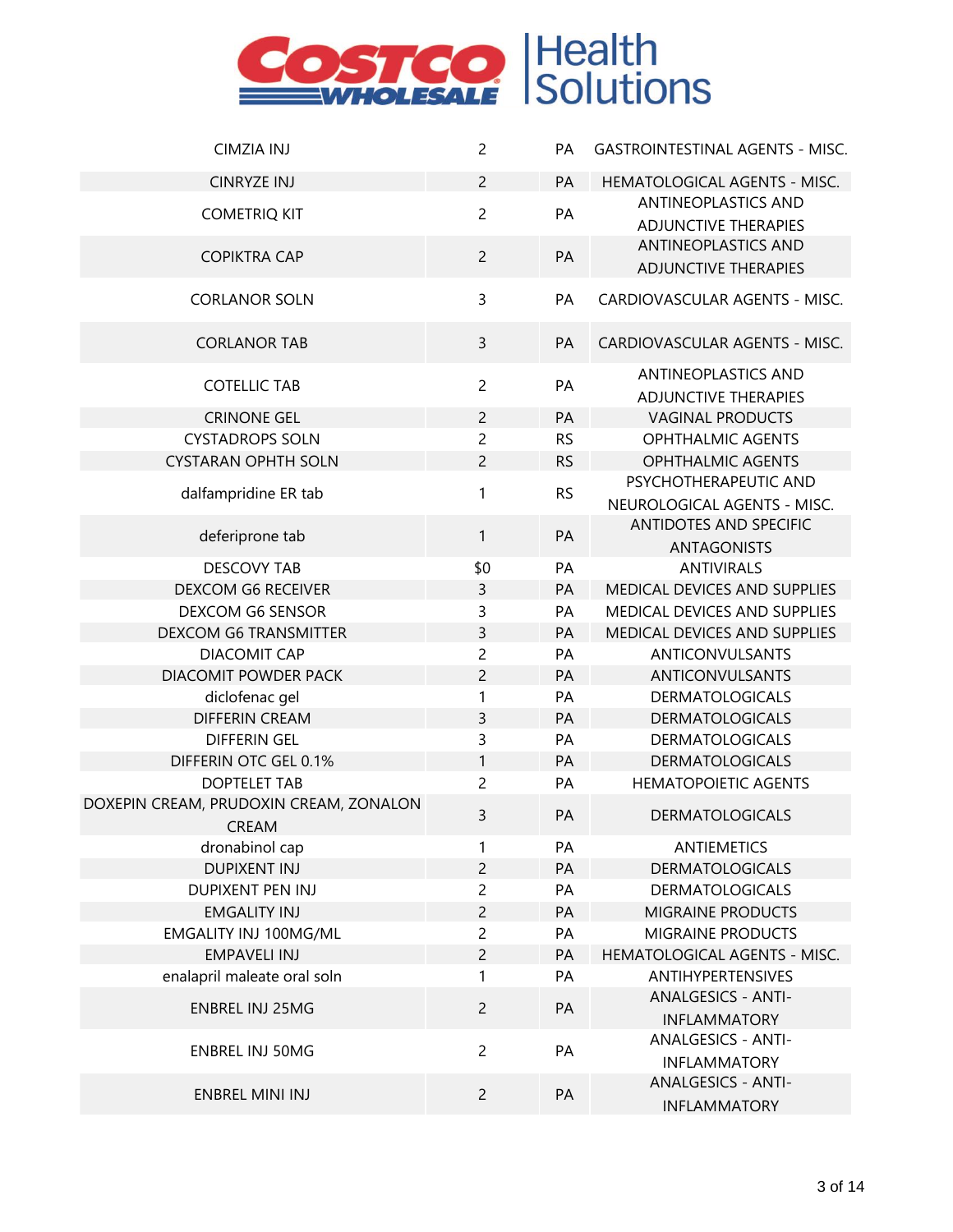

|                                                               |                |    | <b>ANALGESICS - ANTI-</b>                                   |
|---------------------------------------------------------------|----------------|----|-------------------------------------------------------------|
| <b>ENBREL SURECLICK INJ 50MG</b>                              | $\overline{c}$ | PA | <b>INFLAMMATORY</b>                                         |
| <b>ENDARI POWDER PACK</b>                                     | $\overline{c}$ | PA | <b>HEMATOPOIETIC AGENTS</b>                                 |
| <b>ENDOMETRIN INSERT</b>                                      | $\overline{c}$ | PA | <b>VAGINAL PRODUCTS</b>                                     |
|                                                               |                |    | MISCELLANEOUS THERAPEUTIC                                   |
| <b>ENSPRYNG INJ</b>                                           | $\overline{2}$ | PA | <b>CLASSES</b>                                              |
| <b>EPANED SOLN</b>                                            | 3              | PA | ANTIHYPERTENSIVES                                           |
| <b>EPIDIOLEX SOLN</b>                                         | $\overline{c}$ | PA | ANTICONVULSANTS                                             |
| EPIDUO FORTE GEL 0.3-2.5%                                     | 1              | PA | <b>DERMATOLOGICALS</b>                                      |
| EPIDUO GEL 0.1-2.5%                                           | 3              | PA | <b>DERMATOLOGICALS</b>                                      |
| <b>EPRONTIA SOLN</b>                                          | 3              | PA | ANTICONVULSANTS                                             |
|                                                               |                |    | <b>ANTINEOPLASTICS AND</b>                                  |
| <b>ERIVEDGE CAP</b>                                           | $\overline{c}$ | PA | <b>ADJUNCTIVE THERAPIES</b>                                 |
|                                                               |                |    | <b>ANTINEOPLASTICS AND</b>                                  |
| <b>ERLEADA TAB</b>                                            | $\overline{c}$ | PA | <b>ADJUNCTIVE THERAPIES</b>                                 |
|                                                               |                |    | ANTINEOPLASTICS AND                                         |
| erlotinib tab                                                 | $\mathbf{1}$   | PA | <b>ADJUNCTIVE THERAPIES</b>                                 |
| <b>ESBRIET CAP</b>                                            | $\overline{c}$ | PA | RESPIRATORY AGENTS - MISC.                                  |
| <b>ESBRIET TAB 267MG</b>                                      | $\overline{c}$ | PA | RESPIRATORY AGENTS - MISC.                                  |
| <b>ESBRIET TAB 801MG</b>                                      | $\overline{c}$ | PA | RESPIRATORY AGENTS - MISC.                                  |
| everolimus tab                                                | $\mathbf{1}$   | PA | <b>ANTINEOPLASTICS AND</b>                                  |
|                                                               |                |    | <b>ADJUNCTIVE THERAPIES</b>                                 |
| everolimus tab                                                | $\mathbf{1}$   | PA | MISCELLANEOUS THERAPEUTIC                                   |
|                                                               |                |    | <b>CLASSES</b>                                              |
| everolimus tab for oral susp                                  | $\mathbf{1}$   | PA | <b>ANTINEOPLASTICS AND</b>                                  |
|                                                               |                |    | <b>ADJUNCTIVE THERAPIES</b>                                 |
| <b>EVRYSDI SOLN</b>                                           | $\overline{c}$ | PA | NEUROMUSCULAR AGENTS                                        |
| <b>EXKIVITY CAP</b>                                           | $\overline{2}$ | PA | <b>ANTINEOPLASTICS AND</b>                                  |
|                                                               |                |    | <b>ADJUNCTIVE THERAPIES</b>                                 |
| <b>FANAPT TAB</b>                                             | $\overline{3}$ | PA | ANTIPSYCHOTICS/ANTIMANIC                                    |
|                                                               |                |    | <b>AGENTS</b>                                               |
| <b>FANAPT TITRATION PACK</b>                                  | 3              | PA | ANTIPSYCHOTICS/ANTIMANIC                                    |
|                                                               |                |    | <b>AGENTS</b>                                               |
| <b>FARYDAK CAP</b>                                            | $\overline{2}$ | PA | <b>ANTINEOPLASTICS AND</b>                                  |
|                                                               |                |    | <b>ADJUNCTIVE THERAPIES</b>                                 |
| <b>FASENRA PEN INJ</b>                                        | $\overline{2}$ | PA | <b>ANTIASTHMATIC AND</b>                                    |
|                                                               |                |    | <b>BRONCHODILATOR AGENTS</b>                                |
| fentanyl citrate lollipop                                     | 1              | PA | <b>ANALGESICS - OPIOID</b>                                  |
| FENTORA TAB, FENTANYL BUCCAL TAB                              | $\overline{3}$ | PA | <b>ANALGESICS - OPIOID</b>                                  |
| <b>FERRIPROX SOLN</b>                                         | $\overline{c}$ | PA | <b>ANTIDOTES</b>                                            |
| <b>FINTEPLA SOLN</b>                                          | $\overline{2}$ | PA | ANTICONVULSANTS<br>MUSCULOSKELETAL THERAPY                  |
| <b>FLEQSUVY SUSP</b>                                          | 3              | PA |                                                             |
|                                                               |                |    | <b>AGENTS</b><br>ANTINEOPLASTICS AND                        |
| <b>FOTIVDA CAP</b>                                            | 3              | PA |                                                             |
|                                                               | 3              | PA | <b>ADJUNCTIVE THERAPIES</b><br>MEDICAL DEVICES AND SUPPLIES |
| <b>FREESTYLE LIBRE 2 RECEIVER</b><br>FREESTYLE LIBRE 2 SENSOR | $\overline{3}$ | PA | MEDICAL DEVICES AND SUPPLIES                                |
|                                                               |                |    |                                                             |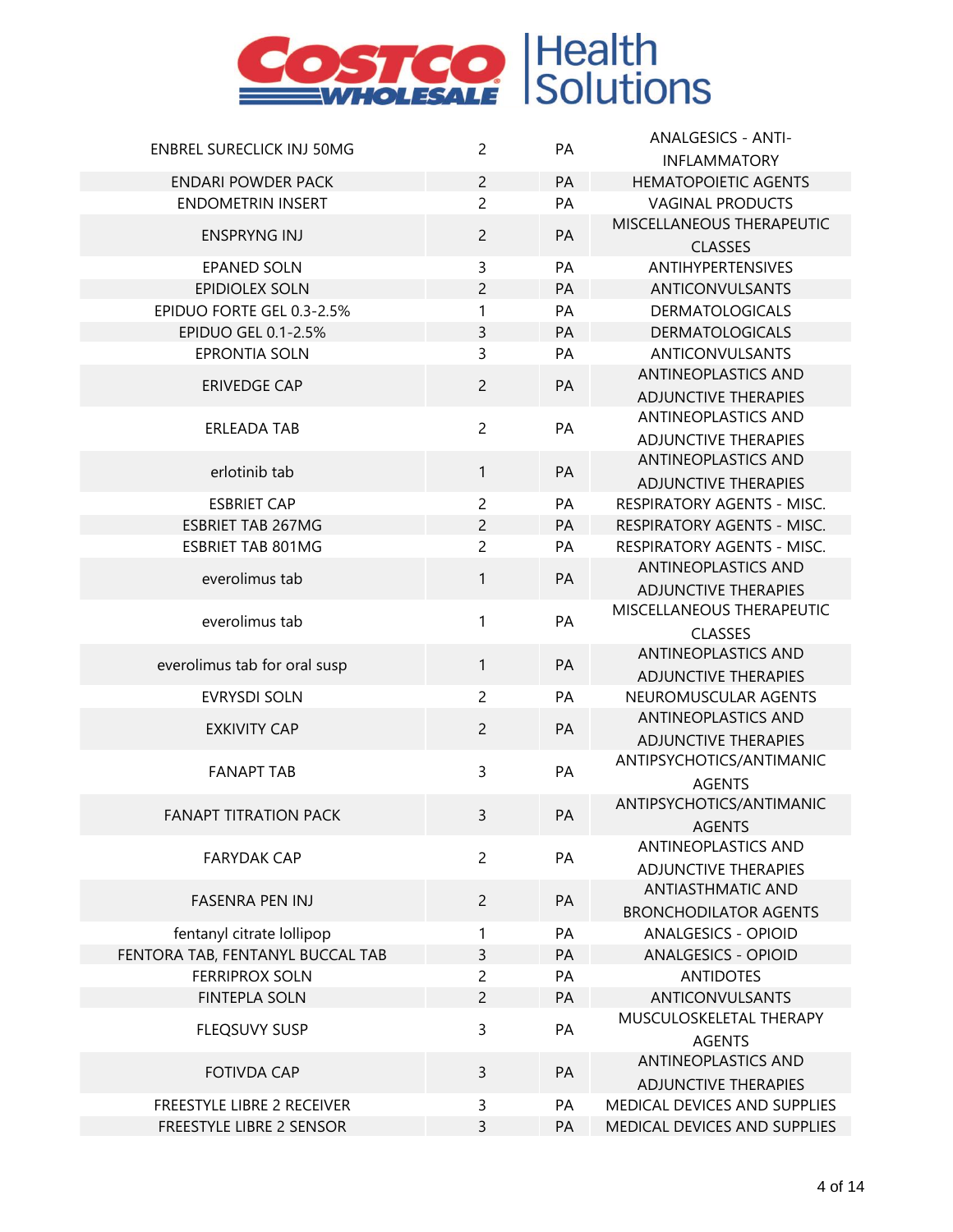| FREESTYLE LIBRE RECEIVER                  | 3              | PA        | MEDICAL DEVICES AND SUPPLIES                       |
|-------------------------------------------|----------------|-----------|----------------------------------------------------|
| FREESTYLE LIBRE SENSOR (10-DAY)           | 3              | PA        | MEDICAL DEVICES AND SUPPLIES                       |
| FREESTYLE LIBRE SENSOR (14-DAY)           | 3              | PA        | MEDICAL DEVICES AND SUPPLIES                       |
| <b>GALAFOLD CAP</b>                       | $\overline{c}$ | PA        | <b>ENDOCRINE AND METABOLIC</b>                     |
|                                           |                |           | <b>AGENTS - MISC.</b>                              |
|                                           |                |           | ANTINEOPLASTICS AND                                |
| <b>GAVRETO CAP</b>                        | $\overline{2}$ | PA        | <b>ADJUNCTIVE THERAPIES</b>                        |
|                                           |                |           | <b>ENDOCRINE AND METABOLIC</b>                     |
| <b>GENOTROPIN INJ</b>                     | $\overline{c}$ | PA        | <b>AGENTS - MISC.</b>                              |
| <b>GILOTRIF TAB</b>                       | $\overline{2}$ | PA        | ANTINEOPLASTICS AND                                |
|                                           |                |           | <b>ADJUNCTIVE THERAPIES</b>                        |
| <b>GLOPERBA SOLN</b>                      | 3              | PA        | <b>GOUT AGENTS</b>                                 |
| <b>HAEGARDA INJ</b>                       | $\overline{c}$ | PA        | HEMATOLOGICAL AGENTS - MISC.                       |
| <b>HEMLIBRA INJ</b>                       | $\overline{c}$ | PA        | HEMATOLOGICAL AGENTS - MISC.                       |
| <b>HIZENTRA INJ</b>                       | $\overline{2}$ | PA        | PASSIVE IMMUNIZING AGENTS                          |
| <b>HIZENTRA INJ</b>                       | $\overline{c}$ | PA        | PASSIVE IMMUNIZING AND                             |
|                                           |                |           | <b>TREATMENT AGENTS</b>                            |
| HUMIRA INJ 10MG                           | $\overline{2}$ | PA        | <b>ANALGESICS - ANTI-</b>                          |
|                                           |                |           | <b>INFLAMMATORY</b>                                |
| HUMIRA INJ 20MG                           | $\overline{c}$ | PA        | <b>ANALGESICS - ANTI-</b>                          |
|                                           |                |           | <b>INFLAMMATORY</b>                                |
| HUMIRA INJ 40MG                           | $\overline{2}$ | PA        | <b>ANALGESICS - ANTI-</b>                          |
|                                           |                |           | <b>INFLAMMATORY</b>                                |
| HUMIRA INJ 80MG                           | $\overline{2}$ | PA        | <b>ANALGESICS - ANTI-</b>                          |
|                                           |                |           | <b>INFLAMMATORY</b>                                |
| HUMIRA INJ CROHNS/UC/HIDRADENITIS         | $\overline{2}$ | PA        | <b>ANALGESICS - ANTI-</b>                          |
| <b>STARTER PACK</b>                       |                |           | <b>INFLAMMATORY</b>                                |
| HUMIRA INJ PEDIATRIC CROHNS STARTER PACK  | $\overline{2}$ | <b>PA</b> | <b>ANALGESICS - ANTI-</b>                          |
|                                           |                |           | <b>INFLAMMATORY</b>                                |
| HUMIRA INJ PEDIATRIC UC STARTER PACK      | $\overline{2}$ | PA        | <b>ANALGESICS - ANTI-</b>                          |
|                                           |                |           | <b>INFLAMMATORY</b>                                |
| HUMIRA INJ PSORIASIS/UVEITIS STARTER PACK | $\overline{c}$ | PA        | <b>ANALGESICS - ANTI-</b>                          |
|                                           |                |           | INFLAMMATORY                                       |
| HUMIRA PEN INJ 40MG                       | $\overline{2}$ | PA        | <b>ANALGESICS - ANTI-</b>                          |
|                                           |                |           | <b>INFLAMMATORY</b>                                |
| <b>HYCAMTIN CAP</b>                       | $\overline{c}$ | PA        | <b>ANTINEOPLASTICS</b>                             |
| <b>HYQVIA INJ</b>                         | $\overline{c}$ | PA        | PASSIVE IMMUNIZING AGENTS                          |
| <b>IBRANCE CAP</b>                        | $\overline{2}$ | PA        | <b>ANTINEOPLASTICS AND</b>                         |
|                                           |                |           | <b>ADJUNCTIVE THERAPIES</b>                        |
| <b>IBRANCE TAB</b>                        | $\overline{c}$ | PA        | ANTINEOPLASTICS AND                                |
|                                           |                |           | <b>ADJUNCTIVE THERAPIES</b>                        |
| icatibant inj                             | 1              | PA        | HEMATOLOGICAL AGENTS - MISC.                       |
| <b>ICLUSIG TAB</b>                        | $\overline{2}$ | PA        | ANTINEOPLASTICS AND                                |
|                                           |                |           | <b>ADJUNCTIVE THERAPIES</b><br>ANTINEOPLASTICS AND |
| <b>IDHIFA TAB</b>                         | $\overline{2}$ | PA        |                                                    |
|                                           |                |           | <b>ADJUNCTIVE THERAPIES</b>                        |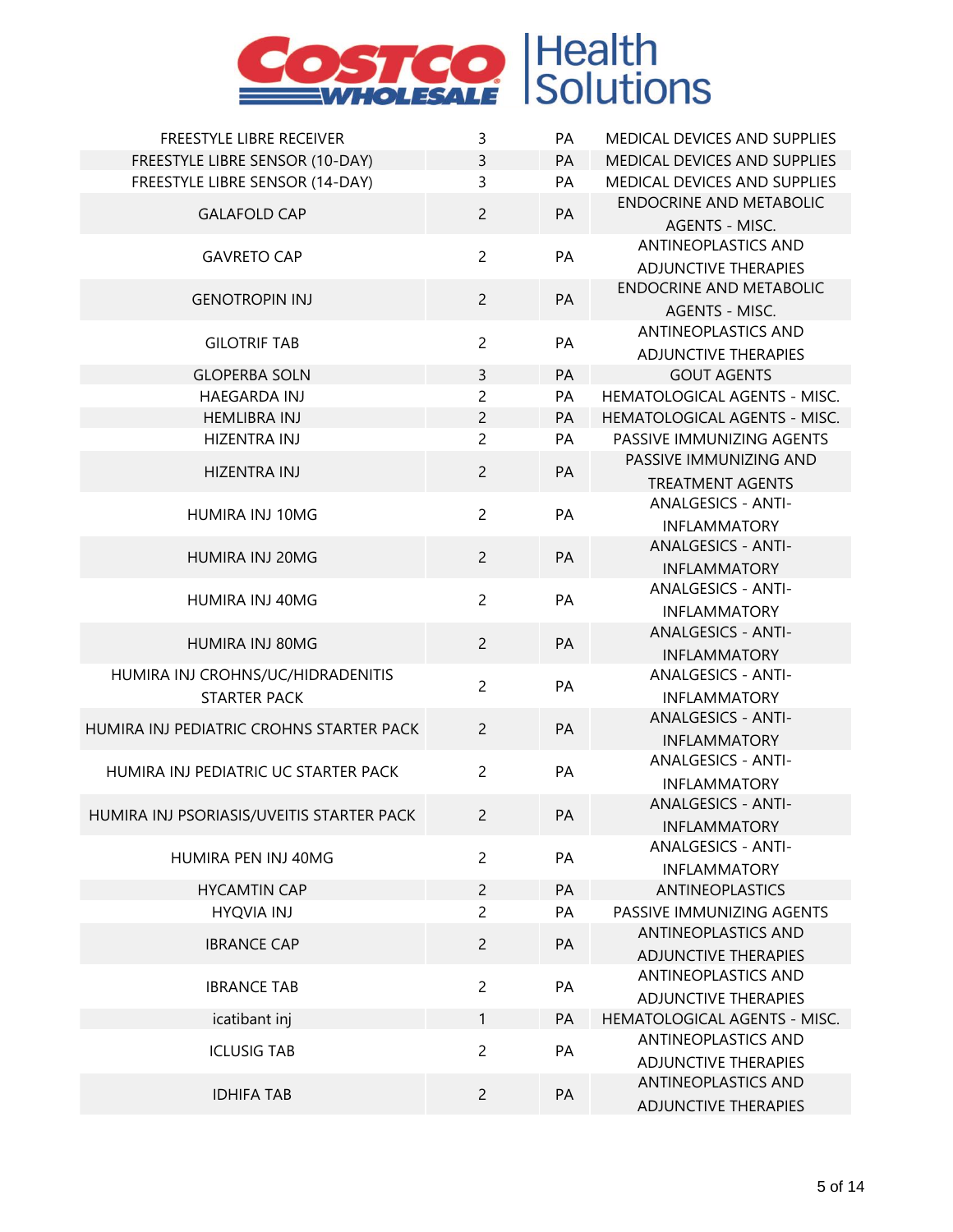| <b>IMBRUVICA CAP 70MG</b>  | $\overline{2}$ | PA | <b>ANTINEOPLASTICS AND</b>                                |
|----------------------------|----------------|----|-----------------------------------------------------------|
|                            |                |    | <b>ADJUNCTIVE THERAPIES</b>                               |
| <b>IMBRUVICA CAP 140MG</b> | $\overline{c}$ | PA | <b>ANTINEOPLASTICS AND</b>                                |
|                            |                |    | <b>ADJUNCTIVE THERAPIES</b>                               |
| IMBRUVICA TAB 420MG, 560MG | $\overline{c}$ | PA | <b>ANTINEOPLASTICS AND</b>                                |
|                            |                |    | <b>ADJUNCTIVE THERAPIES</b>                               |
| <b>IMCIVREE INJ</b>        | $\overline{2}$ | PA | ADHD/ANTI-NARCOLEPSY/ANTI-                                |
|                            |                |    | OBESITY/ANOREXIANTS                                       |
| <b>INBRIJA INH POWDER</b>  | 3              | PA | ANTIPARKINSON AND RELATED                                 |
|                            |                |    | <b>THERAPY AGENTS</b>                                     |
| <b>INGREZZA CAP</b>        | $\overline{c}$ | PA | PSYCHOTHERAPEUTIC AND                                     |
|                            |                |    | NEUROLOGICAL AGENTS - MISC.                               |
| <b>INLYTA TAB</b>          | $\overline{c}$ | PA | ANTINEOPLASTICS AND                                       |
|                            |                |    | <b>ADJUNCTIVE THERAPIES</b><br><b>ANTINEOPLASTICS AND</b> |
| <b>INQOVI TAB</b>          | $\overline{c}$ | PA | <b>ADJUNCTIVE THERAPIES</b>                               |
|                            |                |    | ANTINEOPLASTICS AND                                       |
| <b>IRESSA TAB</b>          | $\overline{c}$ | PA | <b>ADJUNCTIVE THERAPIES</b>                               |
|                            |                |    | <b>ENDOCRINE AND METABOLIC</b>                            |
| <b>ISTURISA TAB 1MG</b>    | $\overline{c}$ | PA | <b>AGENTS - MISC.</b>                                     |
|                            |                |    | <b>ENDOCRINE AND METABOLIC</b>                            |
| <b>ISTURISA TAB 5MG</b>    | $\overline{c}$ | PA | AGENTS - MISC.                                            |
|                            |                |    | <b>ENDOCRINE AND METABOLIC</b>                            |
| <b>ISTURISA TAB 10MG</b>   | $\overline{c}$ | PA | <b>AGENTS - MISC.</b>                                     |
| itraconazole cap           | 1              | PA | <b>ANTIFUNGALS</b>                                        |
| itraconazole soln          | 1              | PA | <b>ANTIFUNGALS</b>                                        |
| <b>IVERMECTIN LOTION</b>   | 3              | PA | <b>DERMATOLOGICALS</b>                                    |
| ivermectin tab             | $\mathbf{1}$   | PA | <b>ANTHELMINTICS</b>                                      |
| <b>JAKAFI TAB</b>          | $\overline{2}$ | PA | ANTINEOPLASTICS AND                                       |
|                            |                |    | <b>ADJUNCTIVE THERAPIES</b>                               |
| <b>JYNARQUE PAK</b>        | $\overline{c}$ | PA | <b>ENDOCRINE AND METABOLIC</b>                            |
|                            |                |    | AGENTS - MISC.                                            |
| <b>JYNARQUE TAB</b>        | $\overline{c}$ | PA | ENDOCRINE AND METABOLIC                                   |
|                            |                |    | AGENTS - MISC.                                            |
| <b>KALYDECO PAK</b>        | $\overline{2}$ | PA | <b>RESPIRATORY AGENTS - MISC.</b>                         |
| <b>KALYDECO TAB</b>        | $\overline{c}$ | PA | <b>RESPIRATORY AGENTS - MISC.</b>                         |
| <b>KATERZIA SUSP</b>       | 3              | PA | <b>CALCIUM CHANNEL BLOCKERS</b>                           |
| <b>KERENDIA TAB</b>        | 3              | PA | <b>ENDOCRINE AND METABOLIC</b>                            |
|                            |                |    | AGENTS - MISC.<br><b>ANALGESICS - ANTI-</b>               |
| KEVZARA INJ                | $\overline{2}$ | PA | <b>INFLAMMATORY</b>                                       |
|                            |                |    | <b>ANALGESICS - ANTI-</b>                                 |
| KINERET INJ                | $\overline{c}$ | PA | <b>INFLAMMATORY</b>                                       |
| <b>KORLYM TAB</b>          | $\overline{c}$ | PA | <b>ANTIDIABETICS</b>                                      |
|                            |                |    | <b>ANTINEOPLASTICS AND</b>                                |
| KOSELUGO CAP               | $\overline{c}$ | PA | <b>ADJUNCTIVE THERAPIES</b>                               |
| <b>LAMPIT TAB</b>          | $\overline{2}$ | PA | <b>ANTI-INFECTIVE AGENTS - MISC.</b>                      |
|                            |                |    |                                                           |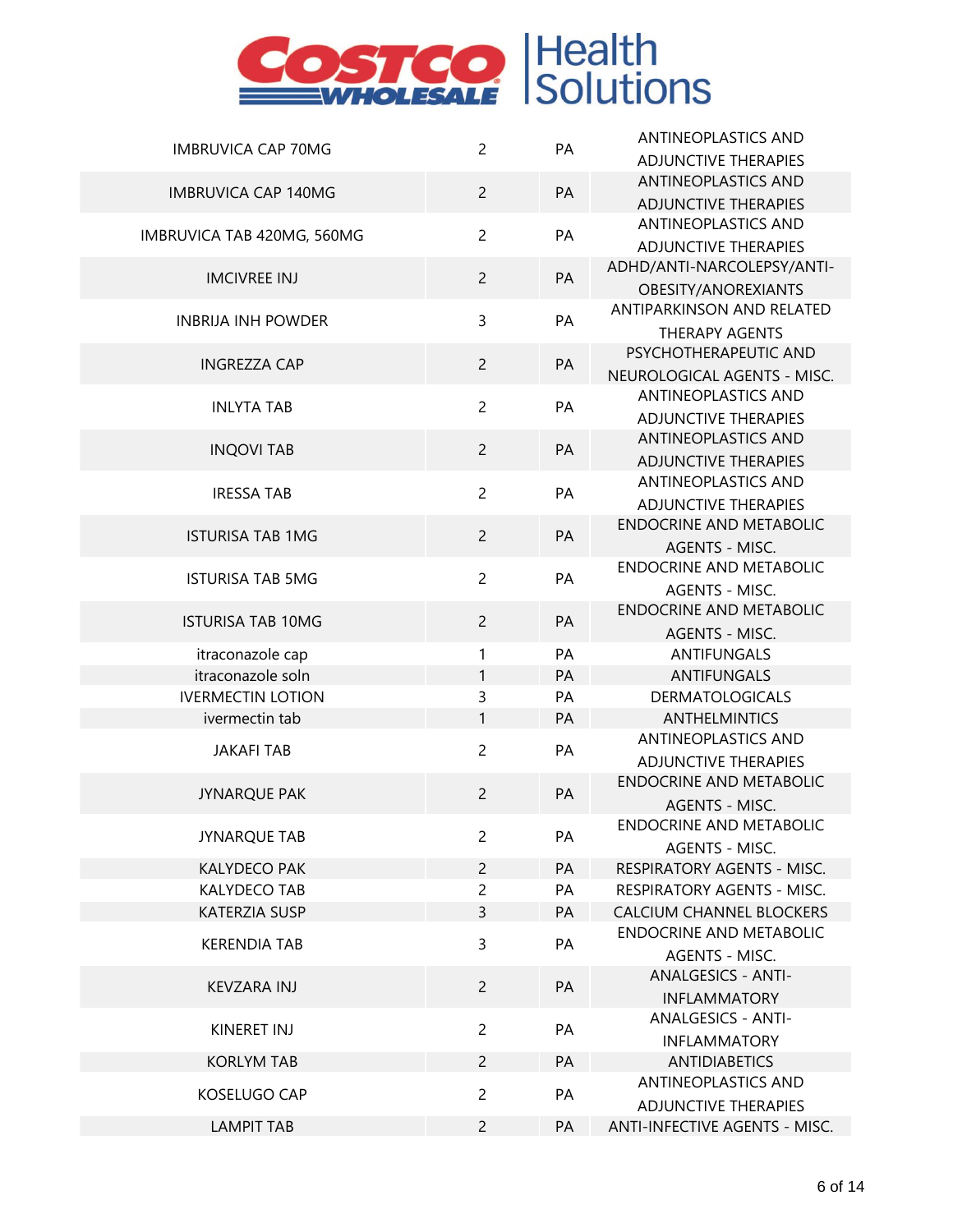

|                           |                |           | <b>ANTINEOPLASTICS AND</b>                                |
|---------------------------|----------------|-----------|-----------------------------------------------------------|
| lapatinib ditosylate tab  | 1              | PA        | <b>ADJUNCTIVE THERAPIES</b>                               |
| LAZANDA NASAL SPRAY       | $\overline{3}$ | PA        | <b>ANALGESICS - OPIOID</b>                                |
| LEDIPASVIR/SOFOSBUVIR TAB | $\overline{c}$ | PA        | <b>ANTIVIRALS</b>                                         |
| lenalidomide cap          | $\mathbf{1}$   | <b>RS</b> | MISCELLANEOUS THERAPEUTIC<br><b>CLASSES</b>               |
| <b>LENVIMA CAP</b>        | $\overline{c}$ | PA        | ANTINEOPLASTICS AND<br><b>ADJUNCTIVE THERAPIES</b>        |
| linezolid susp            | $\mathbf{1}$   | <b>RS</b> | <b>ANTI-INFECTIVE AGENTS - MISC.</b>                      |
| linezolid tab             | 1              | <b>RS</b> | <b>ANTI-INFECTIVE AGENTS - MISC.</b>                      |
| LOKELMA PAK               | $\overline{c}$ | PA        | MISCELLANEOUS THERAPEUTIC<br><b>CLASSES</b>               |
| <b>LONSURF TAB</b>        | $\overline{c}$ | PA        | <b>ANTINEOPLASTICS AND</b><br><b>ADJUNCTIVE THERAPIES</b> |
| <b>LORBRENA TAB 25MG</b>  | $\overline{2}$ | PA        | <b>ANTINEOPLASTICS AND</b><br><b>ADJUNCTIVE THERAPIES</b> |
| <b>LORBRENA TAB 100MG</b> | $\overline{c}$ | PA        | <b>ANTINEOPLASTICS AND</b><br><b>ADJUNCTIVE THERAPIES</b> |
| <b>LUCEMYRA TAB</b>       | $\mathsf{3}$   | PA        | PSYCHOTHERAPEUTIC AND<br>NEUROLOGICAL AGENTS - MISC.      |
| <b>LUMAKRAS TAB</b>       | $\overline{c}$ | PA        | <b>ANTINEOPLASTICS AND</b><br><b>ADJUNCTIVE THERAPIES</b> |
| <b>LUPKYNIS CAP</b>       | $\overline{3}$ | PA        | MISCELLANEOUS THERAPEUTIC<br><b>CLASSES</b>               |
| LYNPARZA CAP              | $\overline{c}$ | PA        | <b>ANTINEOPLASTICS AND</b><br><b>ADJUNCTIVE THERAPIES</b> |
| LYNPARZA TAB              | $\overline{c}$ | PA        | <b>ANTINEOPLASTICS AND</b><br><b>ADJUNCTIVE THERAPIES</b> |
| <b>MARINOL CAP</b>        | 3              | PA        | <b>ANTIEMETICS</b>                                        |
| MAVYRET PAK               | $\overline{c}$ | PA        | <b>ANTIVIRALS</b>                                         |
| <b>MAVYRET TAB</b>        | $\overline{c}$ | PA        | <b>ANTIVIRALS</b>                                         |
| MEKINIST TAB 0.5MG        | 2              | PA        | <b>ANTINEOPLASTICS AND</b><br><b>ADJUNCTIVE THERAPIES</b> |
| <b>MEKINIST TAB 2MG</b>   | $\overline{2}$ | PA        | <b>ANTINEOPLASTICS AND</b><br><b>ADJUNCTIVE THERAPIES</b> |
| <b>MEKTOVI TAB</b>        | $\overline{c}$ | PA        | <b>ANTINEOPLASTICS AND</b><br><b>ADJUNCTIVE THERAPIES</b> |
| METHITEST TAB             | 3              | PA        | ANDROGENS-ANABOLIC                                        |
| methyltestosterone cap    | $\mathbf{1}$   | PA        | ANDROGENS-ANABOLIC                                        |
| miglustat cap             | 1              | PA        | <b>HEMATOPOIETIC AGENTS</b>                               |
| modafinil tab             | 1              | PA        | ADHD/ANTI-NARCOLEPSY/ANTI-<br>OBESITY/ANOREXIANTS         |
| <b>MOTEGRITY TAB</b>      | 3              | PA        | <b>GASTROINTESTINAL AGENTS - MISC.</b>                    |
| <b>MOVANTIK TAB</b>       | $\overline{2}$ | PA        | <b>GASTROINTESTINAL AGENTS - MISC.</b>                    |
| <b>MYFEMBREE TAB</b>      | $\overline{c}$ | PA        | <b>ESTROGENS</b>                                          |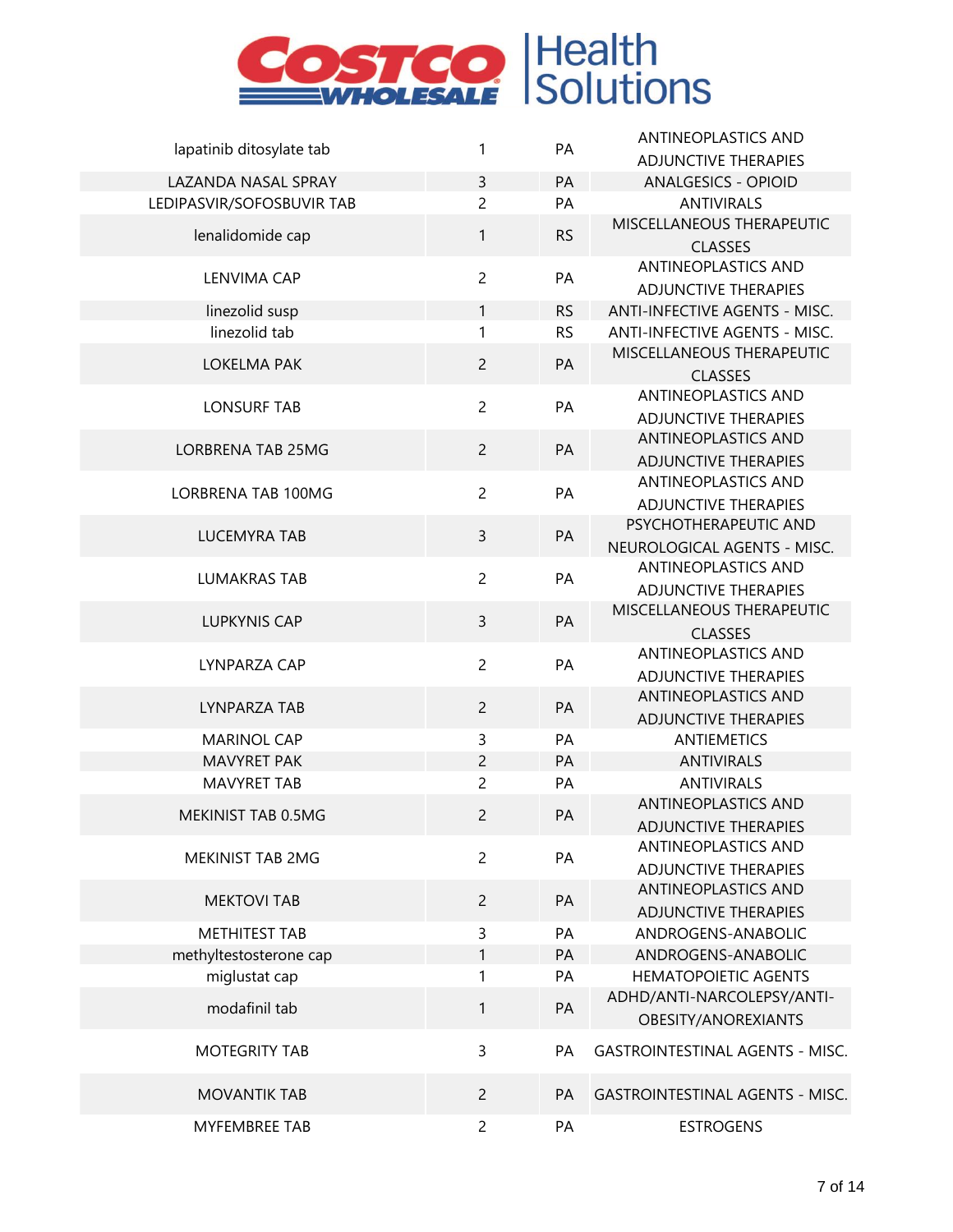| NATPARA INJ                 | $\overline{c}$ | PA        | <b>ENDOCRINE AND METABOLIC</b>                     |
|-----------------------------|----------------|-----------|----------------------------------------------------|
|                             |                |           | AGENTS - MISC.                                     |
| <b>NAYZILAM SPRAY</b>       | $\mathsf{3}$   | <b>RS</b> | ANTICONVULSANTS                                    |
| <b>NERLYNX TAB</b>          | $\overline{2}$ | PA        | ANTINEOPLASTICS AND                                |
|                             |                |           | <b>ADJUNCTIVE THERAPIES</b>                        |
| <b>NEXAVAR TAB</b>          | $\overline{2}$ | PA        | <b>ANTINEOPLASTICS</b>                             |
| <b>NINLARO CAP</b>          | $\overline{2}$ | PA        | ANTINEOPLASTICS AND<br><b>ADJUNCTIVE THERAPIES</b> |
| nitazoxanide tab            | 1              | PA        | <b>ANTI-INFECTIVE AGENTS - MISC.</b>               |
| nitrofurantoin susp         | 1              | PA        | <b>ANTI-INFECTIVE AGENTS - MISC.</b>               |
| <b>NIZATIDINE SOLN</b>      | $\overline{3}$ | PA        | <b>ULCER DRUGS</b>                                 |
|                             |                |           | ANTINEOPLASTICS AND                                |
| <b>NUBEQA TAB</b>           | $\overline{2}$ | PA        | <b>ADJUNCTIVE THERAPIES</b>                        |
|                             |                |           | <b>ANTIASTHMATIC AND</b>                           |
| <b>NUCALA INJ</b>           | $\overline{2}$ | PA        | <b>BRONCHODILATOR AGENTS</b>                       |
|                             |                |           | PSYCHOTHERAPEUTIC AND                              |
| NUEDEXTA CAP                | $\overline{2}$ | <b>PA</b> | NEUROLOGICAL AGENTS - MISC.                        |
|                             | $\mathsf{3}$   | PA        | ADHD/ANTI-NARCOLEPSY/ANTI-                         |
| <b>NUVIGIL TAB</b>          |                |           | OBESITY/ANOREXIANTS                                |
| <b>NUZYRA TAB</b>           | $\overline{3}$ | <b>RS</b> | <b>TETRACYCLINES</b>                               |
| <b>OCALIVA TAB</b>          | $\overline{2}$ | PA        | <b>GASTROINTESTINAL AGENTS - MISC.</b>             |
|                             |                |           | <b>ALLERGENIC</b>                                  |
| <b>ODACTRA SL TAB</b>       | $\overline{3}$ | PA        | <b>EXTRACTS/BIOLOGICALS MISC</b>                   |
|                             |                |           | ANTINEOPLASTICS AND                                |
| ODOMZO CAP                  | $\overline{c}$ | PA        | <b>ADJUNCTIVE THERAPIES</b>                        |
| <b>OFEV CAP</b>             | $\overline{2}$ | PA        | RESPIRATORY AGENTS - MISC.                         |
|                             |                |           | <b>ANALGESICS - ANTI-</b>                          |
| <b>OLUMIANT TAB</b>         | $\overline{c}$ | PA        | <b>INFLAMMATORY</b>                                |
| <b>ONGENTYS CAP</b>         | $\overline{3}$ | PA        | ANTIPARKINSON AND RELATED                          |
|                             |                |           | <b>THERAPY AGENTS</b>                              |
| <b>OPSUMIT TAB</b>          | $\overline{c}$ | PA        | CARDIOVASCULAR AGENTS - MISC.                      |
| <b>OPZELURA CREAM</b>       | $\overline{3}$ | PA        | <b>DERMATOLOGICALS</b>                             |
|                             |                |           | <b>ANALGESICS - ANTI-</b>                          |
| <b>ORENCIA CLICK INJ</b>    | $\overline{2}$ | PA        | <b>INFLAMMATORY</b>                                |
|                             |                |           | <b>ANALGESICS - ANTI-</b>                          |
| ORENCIA SC INJ 50MG/0.4ML   | $\overline{2}$ | PA        | <b>INFLAMMATORY</b>                                |
|                             |                |           | <b>ANALGESICS - ANTI-</b>                          |
| ORENCIA SC INJ 87.5MG/0.7ML | $\overline{2}$ | PA        | <b>INFLAMMATORY</b>                                |
|                             |                |           | <b>ANALGESICS - ANTI-</b>                          |
| ORENCIA SC INJ 125MG/ML     | $\overline{2}$ | PA        | <b>INFLAMMATORY</b>                                |
|                             |                |           | <b>ANTINEOPLASTICS AND</b>                         |
| <b>ORGOVYX TAB</b>          | $\overline{2}$ | PA        | <b>ADJUNCTIVE THERAPIES</b>                        |
| <b>ORIAHNN CAP</b>          | $\overline{2}$ | PA        | <b>ESTROGENS</b>                                   |
| ORILISSA TAB 150MG          | $\overline{2}$ | PA        | <b>ENDOCRINE AND METABOLIC</b>                     |
|                             |                |           | AGENTS - MISC.                                     |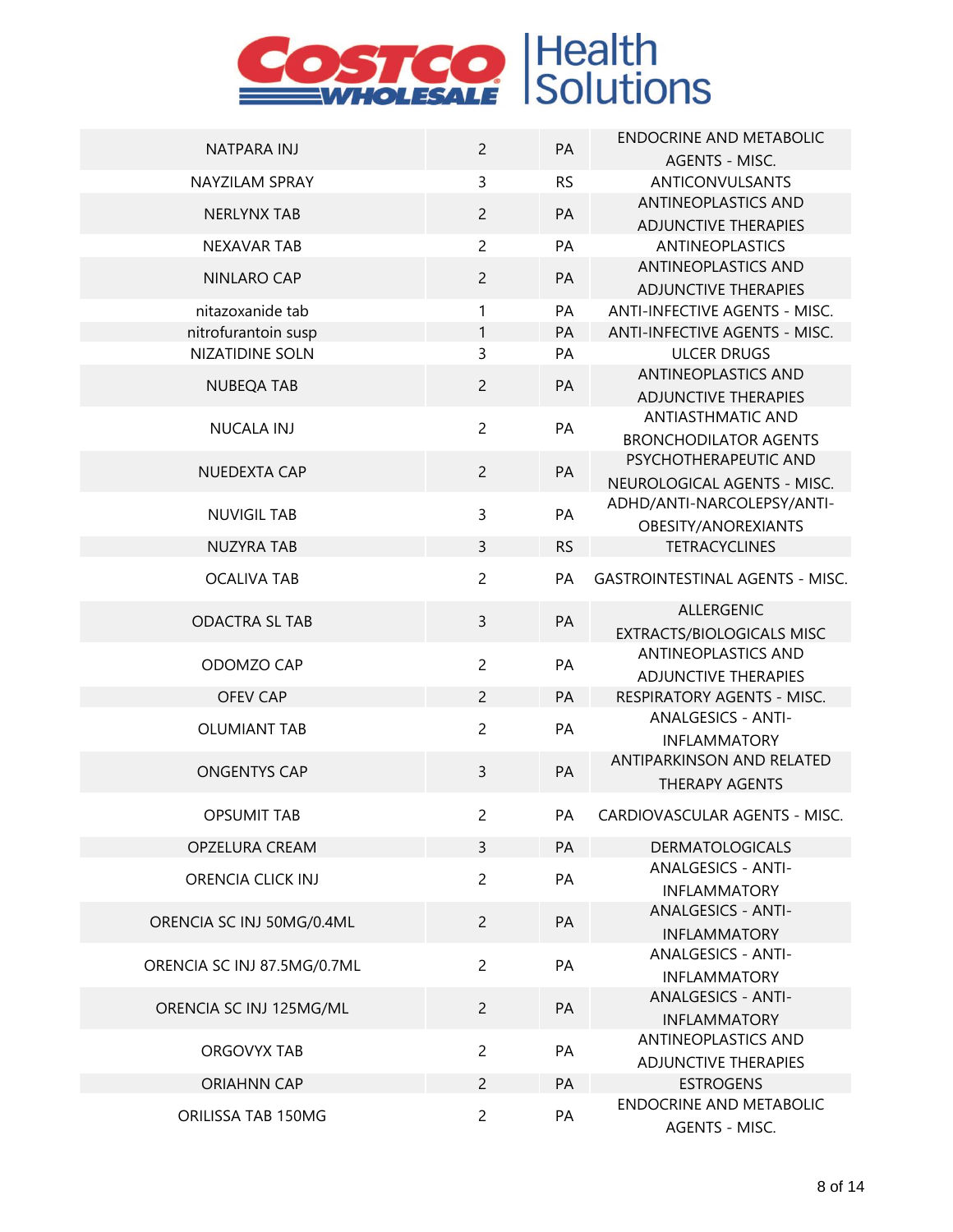| ORILISSA TAB 200MG             | $\overline{2}$ | PA        | <b>ENDOCRINE AND METABOLIC</b>              |
|--------------------------------|----------------|-----------|---------------------------------------------|
|                                |                |           | <b>AGENTS - MISC.</b>                       |
| ORKAMBI GRANULES PACKET        | $\overline{c}$ | PA        | RESPIRATORY AGENTS - MISC.                  |
| <b>ORKAMBI TAB</b>             | $\overline{2}$ | PA        | RESPIRATORY AGENTS - MISC.                  |
| OTEZLA STARTER PACK            | $\overline{2}$ | PA        | <b>ANALGESICS - ANTI-</b>                   |
|                                |                |           | <b>INFLAMMATORY</b>                         |
| <b>OTEZLA TAB</b>              | $\overline{c}$ | PA        | <b>ANALGESICS - ANTI-</b>                   |
|                                |                |           | <b>INFLAMMATORY</b>                         |
| <b>OXBRYTA TAB</b>             | $\overline{c}$ | PA        | <b>HEMATOPOIETIC AGENTS</b>                 |
| <b>OXBRYTA TAB</b>             | $\overline{c}$ | PA        | <b>HEMATOPOIETIC AGENTS</b>                 |
| <b>OXERVATE OPHTH SOLN</b>     | $\overline{c}$ | PA        | <b>OPHTHALMIC AGENTS</b>                    |
| PALFORZIA POWDER PACK          | $\overline{c}$ | PA        | ALLERGENIC                                  |
|                                |                |           | <b>EXTRACTS/BIOLOGICALS MISC</b>            |
| PALFORZIA SPRINKLE CAP         | $\overline{c}$ | PA        | ALLERGENIC                                  |
|                                |                |           | EXTRACTS/BIOLOGICALS MISC                   |
| PALYNZIQ INJ                   | $\overline{2}$ | PA        | <b>ENDOCRINE AND METABOLIC</b>              |
|                                |                |           | AGENTS - MISC.                              |
| PEMAZYRE TAB                   | $\overline{c}$ | PA        | ANTINEOPLASTICS AND                         |
|                                |                |           | <b>ADJUNCTIVE THERAPIES</b>                 |
| PIQRAY TAB                     | $\overline{c}$ | PA        | <b>ANTINEOPLASTICS AND</b>                  |
|                                |                |           | <b>ADJUNCTIVE THERAPIES</b>                 |
| POMALYST CAP                   | $\overline{c}$ | PA        | ANTINEOPLASTICS AND                         |
|                                |                |           | <b>ADJUNCTIVE THERAPIES</b>                 |
| PRALUENT INJ                   | $\overline{2}$ | PA        | ANTIHYPERLIPIDEMICS                         |
| PRETOMANID TAB                 | $\overline{c}$ | <b>RS</b> | ANTIMYCOBACTERIAL AGENTS                    |
| PROGESTERONE SUPP              | 3              | PA        | <b>VAGINAL PRODUCTS</b>                     |
| PROMACTA POWDER                | $\overline{c}$ | PA        | <b>HEMATOPOIETIC AGENTS</b>                 |
| PROMACTA TAB                   | $\overline{2}$ | PA        | <b>HEMATOPOIETIC AGENTS</b>                 |
| PROVIGIL TAB                   | 3              | PA        | ADHD/ANTI-NARCOLEPSY/ANTI-                  |
|                                |                |           | OBESITY/ANOREXIANTS                         |
| pyrimethamine tab              | 1              | PA        | ANTIMALARIALS                               |
| <b>QBRELIS SOLN</b>            | 3              | PA        | ANTIHYPERTENSIVES                           |
| <b>QINLOCK TAB</b>             | $\overline{2}$ | PA        | <b>ANTINEOPLASTICS AND</b>                  |
|                                |                |           | <b>ADJUNCTIVE THERAPIES</b>                 |
| <b>REPATHA INJ</b>             | $\overline{c}$ | PA        | <b>ANTIHYPERLIPIDEMICS</b>                  |
| REPATHA PUSHTRONEX INJ         | $\overline{c}$ | PA        | <b>ANTIHYPERLIPIDEMICS</b>                  |
| <b>RESTASIS MULTI-DOSE</b>     | $\overline{c}$ | <b>RS</b> | <b>OPHTHALMIC AGENTS</b>                    |
| <b>RESTASIS OPHTH EMULSION</b> | 1              | <b>RS</b> | <b>OPHTHALMIC AGENTS</b>                    |
| RETEVMO CAP                    | $\overline{c}$ | PA        | <b>ANTINEOPLASTICS AND</b>                  |
|                                |                |           | <b>ADJUNCTIVE THERAPIES</b>                 |
| <b>RETIN-A CREAM</b>           | 3              | PA        | <b>DERMATOLOGICALS</b>                      |
| <b>REVATIO TAB</b>             | 3              | PA        | CARDIOVASCULAR AGENTS - MISC.               |
| REVLIMID CAP                   | $\overline{2}$ | <b>RS</b> | <b>ASSORTED CLASSES</b>                     |
| <b>REVLIMID CAP</b>            | $\overline{c}$ | <b>RS</b> | MISCELLANEOUS THERAPEUTIC<br><b>CLASSES</b> |
| <b>REYVOW TAB</b>              | $\overline{c}$ | PA        | <b>MIGRAINE PRODUCTS</b>                    |
|                                |                |           |                                             |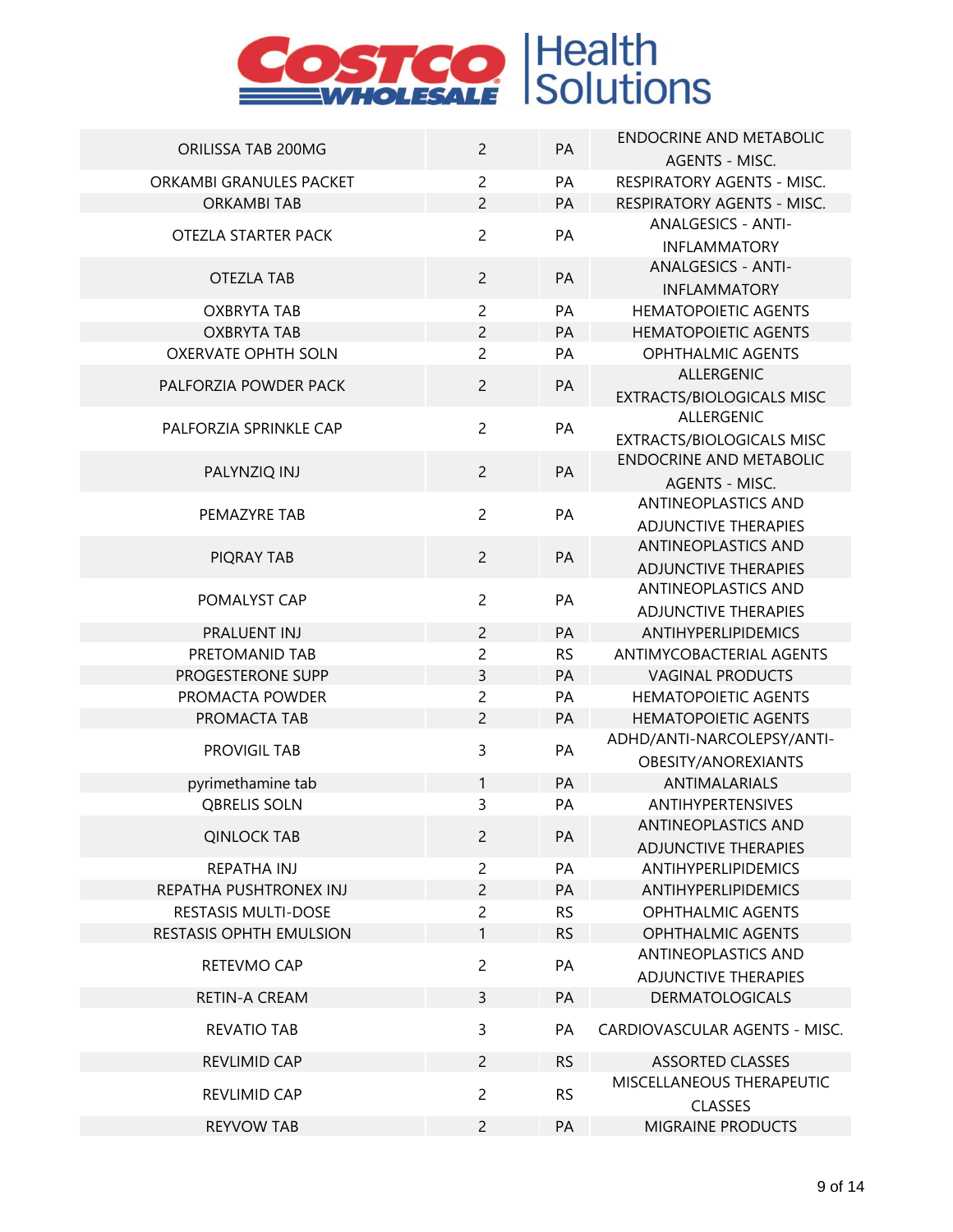| RINVOQ ER TAB                             | $\overline{c}$ | PA        | <b>ANALGESICS - ANTI-</b>      |
|-------------------------------------------|----------------|-----------|--------------------------------|
|                                           |                |           | <b>INFLAMMATORY</b>            |
|                                           |                |           | <b>ANTINEOPLASTICS AND</b>     |
| ROZLYTREK CAP                             | $\overline{c}$ | PA        | <b>ADJUNCTIVE THERAPIES</b>    |
|                                           |                |           | ANTINEOPLASTICS AND            |
| <b>RUBRACA TAB</b>                        | $\overline{c}$ | PA        | <b>ADJUNCTIVE THERAPIES</b>    |
| <b>RUCONEST INJ</b>                       | $\overline{c}$ | PA        | HEMATOLOGICAL AGENTS - MISC.   |
| rufinamide susp                           | 1              | PA        | ANTICONVULSANTS                |
| rufinamide tab                            | $\mathbf{1}$   | PA        | ANTICONVULSANTS                |
| <b>RUKOBIA ER TAB</b>                     | $\overline{c}$ | <b>RS</b> | <b>ANTIVIRALS</b>              |
|                                           |                |           | ANTIMYASTHENIC/CHOLINERGIC     |
| <b>RUZURGI TAB</b>                        | $\overline{c}$ | PA        | <b>AGENTS</b>                  |
|                                           |                |           | ANTINEOPLASTICS AND            |
| <b>RYDAPT CAP</b>                         | $\overline{c}$ | PA        | <b>ADJUNCTIVE THERAPIES</b>    |
|                                           |                |           | <b>ENDOCRINE AND METABOLIC</b> |
| sapropterin dihydrochloride powder packet | 1              | PA        | <b>AGENTS - MISC.</b>          |
|                                           |                |           | <b>ENDOCRINE AND METABOLIC</b> |
| sapropterin dihydrochloride soluble tab   | $\mathbf{1}$   | PA        | <b>AGENTS - MISC.</b>          |
|                                           |                |           | <b>ENDOCRINE AND METABOLIC</b> |
| SIGNIFOR INJ                              | $\overline{c}$ | PA        | AGENTS - MISC.                 |
|                                           |                |           |                                |
| sildenafil tab 20mg                       | 1              | PA        | CARDIOVASCULAR AGENTS - MISC.  |
| SIMPONI AUTO-INJECTOR 100MG               | $\overline{c}$ |           | <b>ANALGESICS - ANTI-</b>      |
|                                           |                | PA        | <b>INFLAMMATORY</b>            |
|                                           | $\overline{c}$ | PA        | <b>ANALGESICS - ANTI-</b>      |
| SIMPONI INJ 100MG                         |                |           | <b>INFLAMMATORY</b>            |
| <b>SIVEXTRO TAB</b>                       | $\overline{c}$ | <b>RS</b> | ANTI-INFECTIVE AGENTS - MISC.  |
| <b>SKLICE LOTION</b>                      | 3              | PA        | <b>DERMATOLOGICALS</b>         |
| SKYRIZI INJ 75MG/0.83ML                   | 2              | PA        | <b>DERMATOLOGICALS</b>         |
| SKYRIZI INJ 150MG/ML                      | 2              | PA        | <b>DERMATOLOGICALS</b>         |
| SOFOSBUVIR/VELPATASVIR TAB                | $\overline{c}$ | PA        | <b>ANTIVIRALS</b>              |
| SOLARAZE GEL                              | 3              | PA        | <b>DERMATOLOGICALS</b>         |
| SOLIOUA INJ                               | 2              | PA        | <b>ANTIDIABETICS</b>           |
| SOLOSEC GRANULES PACKET                   | 3              | PA        | <b>AMEBICIDES</b>              |
|                                           |                |           | ENDOCRINE AND METABOLIC        |
| SOMAVERT INJ                              | $\overline{c}$ | PA        | AGENTS - MISC.                 |
| SOTYLIZE SOLN 5MG/ML                      | 3              | PA        | <b>BETA BLOCKERS</b>           |
| SPORANOX CAP                              | 3              | PA        | <b>ANTIFUNGALS</b>             |
| SPORANOX SOLN                             | 3              | PA        | <b>ANTIFUNGALS</b>             |
|                                           |                |           | ANTINEOPLASTICS AND            |
| <b>SPRYCEL TAB</b>                        | $\overline{c}$ | PA        | <b>ADJUNCTIVE THERAPIES</b>    |
| STELARA INJ                               | $\overline{c}$ | PA        | <b>DERMATOLOGICALS</b>         |
|                                           |                |           | ANTINEOPLASTICS AND            |
| STIVARGA TAB                              | $\overline{2}$ | PA        | <b>ADJUNCTIVE THERAPIES</b>    |
|                                           | $\overline{c}$ | PA        | <b>ENDOCRINE AND METABOLIC</b> |
| STRENSIQ INJ                              |                |           | AGENTS - MISC.                 |
| <b>STROMECTOL TAB</b>                     | 3              | PA        | ANTHELMINTICS                  |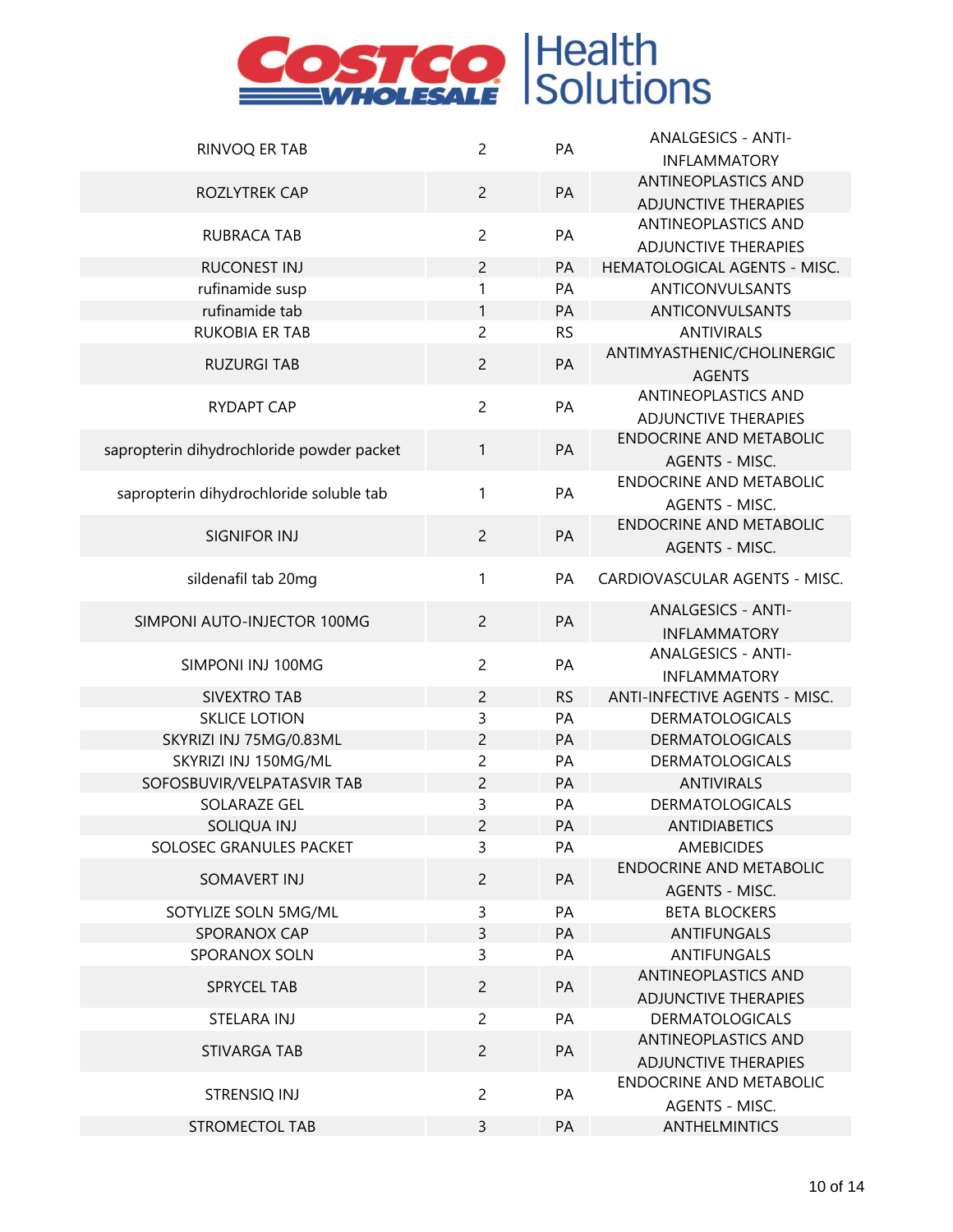| sunitinib malate cap            | $\mathbf{1}$   | PA        | <b>ANTINEOPLASTICS AND</b><br><b>ADJUNCTIVE THERAPIES</b> |
|---------------------------------|----------------|-----------|-----------------------------------------------------------|
| <b>SUNOSI TAB</b>               | $\overline{c}$ | PA        | ADHD/ANTI-NARCOLEPSY/ANTI-<br>OBESITY/ANOREXIANTS         |
| SYMDEKO TAB                     | $\overline{c}$ | PA        | RESPIRATORY AGENTS - MISC.                                |
|                                 |                |           |                                                           |
| <b>SYMPROIC TAB</b>             | $\overline{c}$ | PA        | <b>GASTROINTESTINAL AGENTS - MISC.</b>                    |
| <b>TABRECTA TAB</b>             | $\overline{c}$ | PA        | ANTINEOPLASTICS AND<br><b>ADJUNCTIVE THERAPIES</b>        |
| tadalafil tab (PAH)             | $\mathbf{1}$   | PA        | CARDIOVASCULAR AGENTS - MISC.                             |
| <b>TAFINLAR CAP</b>             | $\overline{c}$ | PA        | ANTINEOPLASTICS AND<br><b>ADJUNCTIVE THERAPIES</b>        |
| <b>TAGRISSO TAB</b>             | $\overline{c}$ | PA        | ANTINEOPLASTICS AND<br><b>ADJUNCTIVE THERAPIES</b>        |
| <b>TAKHZYRO INJ</b>             | 2              | PA        | HEMATOLOGICAL AGENTS - MISC.                              |
| <b>TALTZ INJ</b>                | $\overline{c}$ | PA        | <b>DERMATOLOGICALS</b>                                    |
| TALZENNA CAP 0.5MG, 0.75MG, 1MG | $\overline{c}$ | PA        | ANTINEOPLASTICS AND<br><b>ADJUNCTIVE THERAPIES</b>        |
| TALZENNA CAP 0.25MG             | $\overline{2}$ | PA        | ANTINEOPLASTICS AND<br><b>ADJUNCTIVE THERAPIES</b>        |
| <b>TARGRETIN GEL</b>            | $\overline{c}$ | PA        | <b>DERMATOLOGICALS</b>                                    |
| <b>TASIGNA CAP</b>              | $\overline{c}$ | PA        | ANTINEOPLASTICS AND                                       |
|                                 |                |           | <b>ADJUNCTIVE THERAPIES</b>                               |
| <b>TAVALISSE TAB</b>            | $\overline{c}$ | PA        | HEMATOLOGICAL AGENTS - MISC.                              |
| <b>TAZVERIK TAB</b>             | $\overline{c}$ | PA        | ANTINEOPLASTICS AND                                       |
|                                 |                |           | <b>ADJUNCTIVE THERAPIES</b><br>PSYCHOTHERAPEUTIC AND      |
| <b>TEGSEDI INJ</b>              | $\overline{c}$ | PA        | NEUROLOGICAL AGENTS - MISC.                               |
|                                 |                |           | ANTINEOPLASTICS AND                                       |
| <b>TEPMETKO TAB</b>             | 3              | PA        | <b>ADJUNCTIVE THERAPIES</b>                               |
| <b>TESTOSTERONE GEL 1% 25MG</b> | $\overline{c}$ | PA        | ANDROGENS-ANABOLIC                                        |
| testosterone gel 1% 25mg        | $\mathbf{1}$   | <b>PA</b> | ANDROGENS-ANABOLIC                                        |
| testosterone gel 1% 50mg        | 1              | PA        | ANDROGENS-ANABOLIC                                        |
| testosterone gel 1% pump        | 1              | PA        | ANDROGENS-ANABOLIC                                        |
| testosterone gel 1.62% 1.25gm   | 1              | PA        | ANDROGENS-ANABOLIC                                        |
| testosterone gel 1.62% 2.5gm    | 1              | PA        | ANDROGENS-ANABOLIC                                        |
| <b>TESTOSTERONE GEL PUMP</b>    | 2              | PA        | ANDROGENS-ANABOLIC                                        |
| testosterone gel pump 1.62%     | 1              | PA        | ANDROGENS-ANABOLIC                                        |
| testosterone soln               | 1              | PA        | ANDROGENS-ANABOLIC                                        |
| tetrabenazine tab               | $\mathbf{1}$   | PA        | PSYCHOTHERAPEUTIC AND                                     |
|                                 |                |           | NEUROLOGICAL AGENTS - MISC.                               |
| <b>THALOMID CAP</b>             | $\overline{c}$ | PA        | <b>ASSORTED CLASSES</b><br>ANTINEOPLASTICS AND            |
| <b>TIBSOVO TAB</b>              | $\overline{c}$ | PA        | <b>ADJUNCTIVE THERAPIES</b>                               |
|                                 |                |           | <b>GENITOURINARY AGENTS -</b>                             |
| tiopronin tab                   | 1              | PA        | MISCELLANEOUS                                             |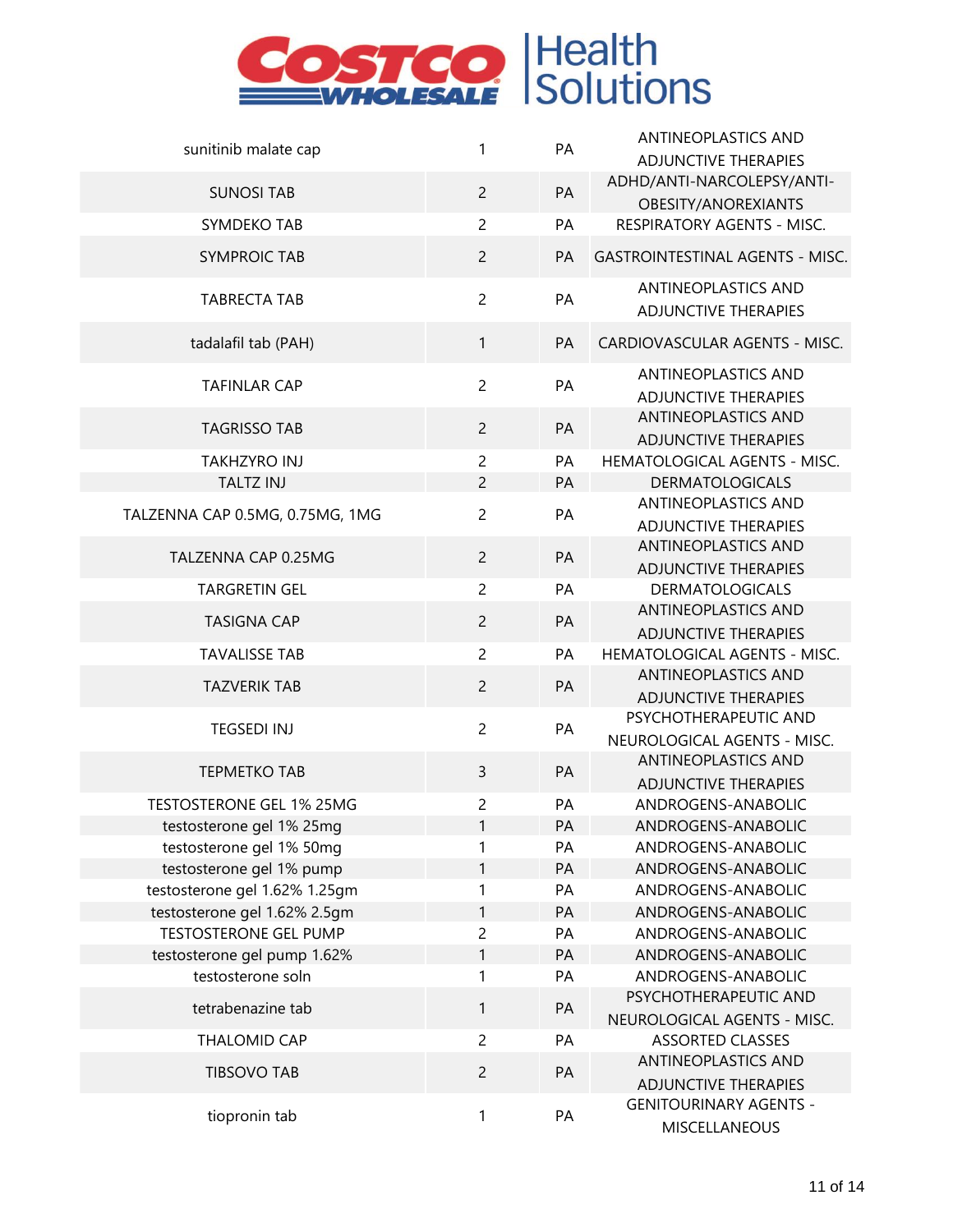

| <b>TIROSINT-SOL</b>           | $\mathsf{3}$   | PA        | <b>THYROID AGENTS</b>                                     |
|-------------------------------|----------------|-----------|-----------------------------------------------------------|
| <b>TOBI PODHALER</b>          | 3              | PA        | AMINOGLYCOSIDES                                           |
| tobramycin neb soln           | $\mathbf{1}$   | <b>RS</b> | AMINOGLYCOSIDES                                           |
| TRACLEER TAB 32MG             | $\overline{2}$ | PA        | CARDIOVASCULAR AGENTS - MISC.                             |
| <b>TREMFYA INJ</b>            | $\overline{c}$ | PA        | <b>DERMATOLOGICALS</b>                                    |
| tretinoin cream               | 1              | PA        | <b>DERMATOLOGICALS</b>                                    |
| tretinoin gel                 | $\mathbf{1}$   | PA        | <b>DERMATOLOGICALS</b>                                    |
| trientine cap                 | 1              | PA        | MISCELLANEOUS THERAPEUTIC<br>CLASSES                      |
| <b>TRIKAFTA TAB</b>           | $\overline{c}$ | PA        | <b>RESPIRATORY AGENTS - MISC.</b>                         |
| <b>TRINTELLIX TAB</b>         | 3              | PA        | ANTIDEPRESSANTS                                           |
| <b>TRULANCE TAB</b>           | $\overline{c}$ | PA        | <b>GASTROINTESTINAL AGENTS - MISC.</b>                    |
| TRUSELTIQ PACK 50MG, 125MG    | $\overline{c}$ | PA        | <b>ANTINEOPLASTICS AND</b><br><b>ADJUNCTIVE THERAPIES</b> |
| TRUSELTIQ PACK 75MG           | $\overline{2}$ | PA        | ANTINEOPLASTICS AND<br><b>ADJUNCTIVE THERAPIES</b>        |
| TRUSELTIQ PACK 100MG          | $\overline{2}$ | PA        | ANTINEOPLASTICS AND<br><b>ADJUNCTIVE THERAPIES</b>        |
| <b>TRUVADA TAB</b>            | \$0            | PA        | <b>ANTIVIRALS</b>                                         |
| <b>TUKYSA TAB</b>             | $\overline{c}$ | PA        | ANTINEOPLASTICS AND                                       |
|                               |                |           | <b>ADJUNCTIVE THERAPIES</b>                               |
| <b>TURALIO CAP</b>            | $\overline{c}$ | PA        | ANTINEOPLASTICS AND                                       |
|                               |                |           | <b>ADJUNCTIVE THERAPIES</b>                               |
| <b>TYVASO INH SOLN</b>        | $\overline{c}$ | PA        | CARDIOVASCULAR AGENTS - MISC.                             |
| <b>UBRELVY TAB</b>            | $\overline{c}$ | PA        | <b>MIGRAINE PRODUCTS</b>                                  |
| <b>UCERIS RECTAL FOAM</b>     | 3              | PA        | ANORECTAL AGENTS                                          |
| <b>UCERIS TAB</b>             | 3              | PA        | <b>CORTICOSTEROIDS</b>                                    |
| <b>UKONIQ TAB</b>             | $\overline{c}$ | PA        | <b>ANTINEOPLASTICS AND</b>                                |
|                               |                |           | <b>ADJUNCTIVE THERAPIES</b>                               |
| <b>UPTRAVI TAB</b>            | $\overline{2}$ | PA        | CARDIOVASCULAR AGENTS - MISC.                             |
| UPTRAVI THERAPY PACK          | $\overline{c}$ | PA        | CARDIOVASCULAR AGENTS - MISC.                             |
| <b>VALCHLOR GEL</b>           | $\overline{c}$ | PA        | <b>DERMATOLOGICALS</b>                                    |
| <b>VALTOCO NASAL SPRAY</b>    | 3              | <b>RS</b> | ANTICONVULSANTS                                           |
| <b>VARUBI TAB</b>             | $\overline{c}$ | <b>RS</b> | <b>ANTIEMETICS</b>                                        |
| <b>VELTASSA POWDER</b>        | 2              | PA        | <b>ASSORTED CLASSES</b>                                   |
| <b>VENCLEXTA STARTER PACK</b> | $\overline{2}$ | PA        | <b>ANTINEOPLASTICS AND</b><br><b>ADJUNCTIVE THERAPIES</b> |
| <b>VENCLEXTA TAB</b>          | $\overline{c}$ | PA        | <b>ANTINEOPLASTICS AND</b><br><b>ADJUNCTIVE THERAPIES</b> |
| <b>VENTAVIS INH SOLN</b>      | $\overline{c}$ | <b>PA</b> | CARDIOVASCULAR AGENTS - MISC.                             |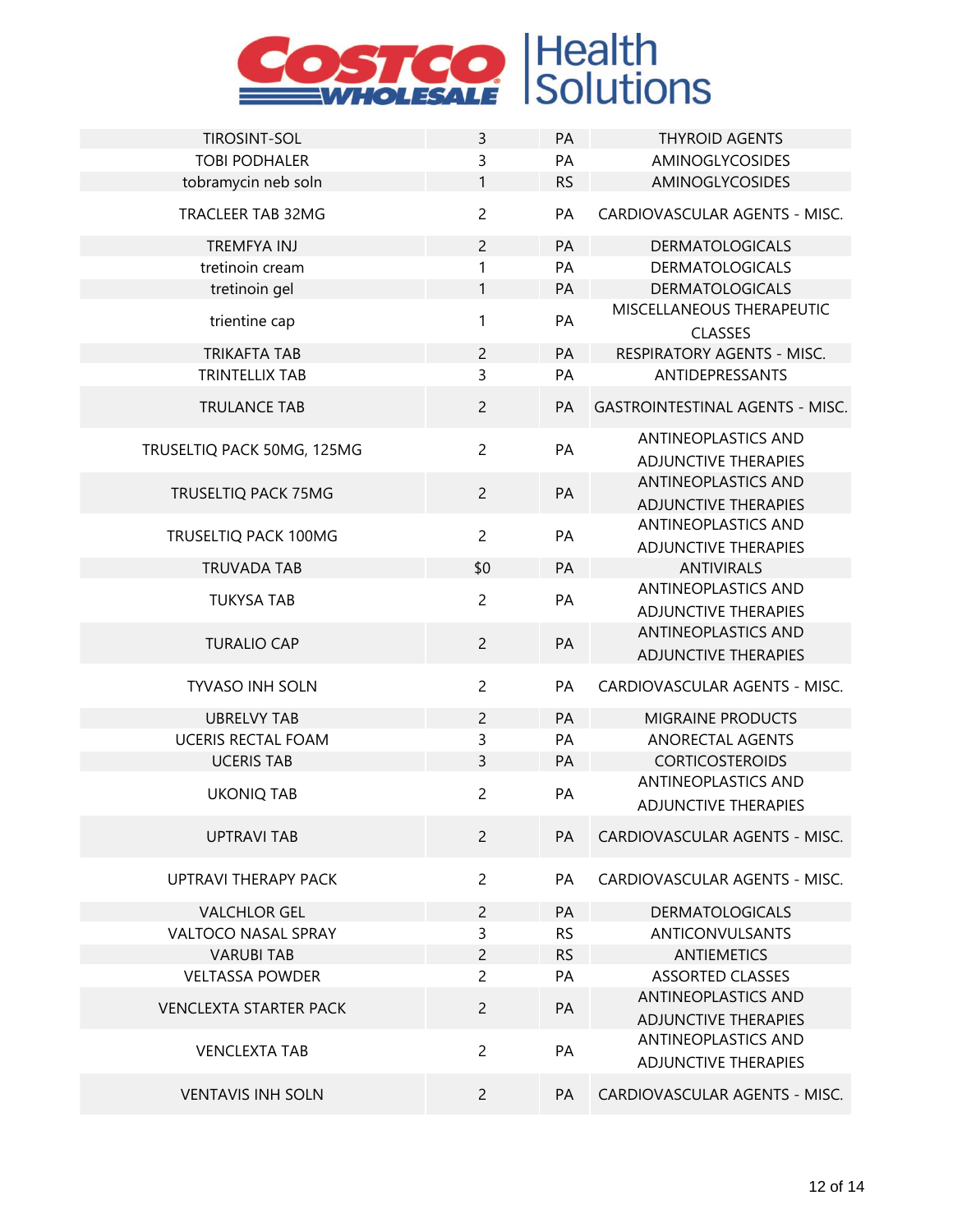| <b>VERQUVO TAB</b>       | $\overline{c}$ | <b>RS</b> | CARDIOVASCULAR AGENTS - MISC.                    |
|--------------------------|----------------|-----------|--------------------------------------------------|
| <b>VERZENIO TAB</b>      | $\overline{c}$ | PA        | <b>ANTINEOPLASTICS AND</b>                       |
|                          |                |           | <b>ADJUNCTIVE THERAPIES</b>                      |
| <b>VFEND SUSP</b>        | 3              | <b>RS</b> | ANTIFUNGALS                                      |
| <b>VFEND TAB</b>         | 3              | <b>RS</b> | <b>ANTIFUNGALS</b>                               |
| vigabatrin powder pack   | 1              | PA        | ANTICONVULSANTS                                  |
| vigabatrin tab           | $\mathbf{1}$   | PA        | ANTICONVULSANTS                                  |
| vigadrone powder pack    | 1              | PA        | ANTICONVULSANTS                                  |
| <b>VITRAKVI CAP 25MG</b> | $\overline{c}$ |           | <b>ANTINEOPLASTICS AND</b>                       |
|                          |                | PA        | <b>ADJUNCTIVE THERAPIES</b>                      |
|                          |                |           | ANTINEOPLASTICS AND                              |
| VITRAKVI CAP 100MG       | $\overline{c}$ | PA        | <b>ADJUNCTIVE THERAPIES</b>                      |
|                          |                |           | <b>ANTINEOPLASTICS AND</b>                       |
| <b>VITRAKVI SOLN</b>     | $\overline{c}$ | PA        | <b>ADJUNCTIVE THERAPIES</b>                      |
|                          |                |           | ANTINEOPLASTICS AND                              |
| <b>VIZIMPRO TAB</b>      | $\overline{c}$ | PA        | <b>ADJUNCTIVE THERAPIES</b>                      |
| voriconazole susp        | $\mathbf{1}$   | <b>RS</b> | ANTIFUNGALS                                      |
| voriconazole tab         | 1              | <b>RS</b> | ANTIFUNGALS                                      |
| <b>VOSEVI TAB</b>        | $\overline{c}$ | PA        | <b>ANTIVIRALS</b>                                |
|                          |                |           | ANTINEOPLASTICS AND                              |
| <b>VOTRIENT TAB</b>      | $\overline{c}$ | PA        | <b>ADJUNCTIVE THERAPIES</b>                      |
|                          |                |           |                                                  |
| <b>VYNDAMAX CAP</b>      | $\overline{c}$ | PA        | CARDIOVASCULAR AGENTS - MISC.                    |
| <b>VYNDAQEL CAP</b>      | $\overline{c}$ | PA        | CARDIOVASCULAR AGENTS - MISC.                    |
|                          |                |           | ADHD/ANTI-NARCOLEPSY/ANTI-                       |
| <b>WAKIX TAB</b>         | $\overline{2}$ | PA        |                                                  |
|                          |                |           | OBESITY/ANOREXIANTS<br>ANTINEOPLASTICS AND       |
| <b>WELIREG TAB</b>       | $\overline{c}$ | PA        | <b>ADJUNCTIVE THERAPIES</b>                      |
| <b>XADAGO TAB</b>        | $\overline{3}$ | PA        | <b>ANTIPARKINSON AGENTS</b>                      |
|                          |                |           | ANTINEOPLASTICS AND                              |
| <b>XALKORI CAP</b>       | $\overline{2}$ | PA        | <b>ADJUNCTIVE THERAPIES</b>                      |
|                          |                |           | <b>ANTINEOPLASTICS AND</b>                       |
| <b>XATMEP SOLN</b>       | $\overline{3}$ | PA        | <b>ADJUNCTIVE THERAPIES</b>                      |
|                          |                |           | <b>ANALGESICS - ANTI-</b>                        |
| <b>XELJANZ SOLN</b>      | $\overline{c}$ | PA        | <b>INFLAMMATORY</b>                              |
|                          |                |           | <b>ANALGESICS - ANTI-</b>                        |
| <b>XELJANZ TAB</b>       | $\overline{2}$ | <b>PA</b> |                                                  |
|                          |                |           | <b>INFLAMMATORY</b><br><b>ANALGESICS - ANTI-</b> |
| <b>XELJANZ XR TAB</b>    | $\overline{c}$ | PA        |                                                  |
|                          |                |           | <b>INFLAMMATORY</b>                              |
| <b>XEMBIFY INJ</b>       | $\overline{2}$ | PA        | PASSIVE IMMUNIZING AND                           |
|                          |                |           | <b>TREATMENT AGENTS</b>                          |
| <b>XENLETA TAB</b>       | $\overline{2}$ | <b>RS</b> | <b>ANTI-INFECTIVE AGENTS - MISC.</b>             |
| <b>XOLAIR SYRINGE</b>    | $\overline{2}$ | PA        | <b>ANTIASTHMATIC AND</b>                         |
|                          |                |           | <b>BRONCHODILATOR AGENTS</b>                     |